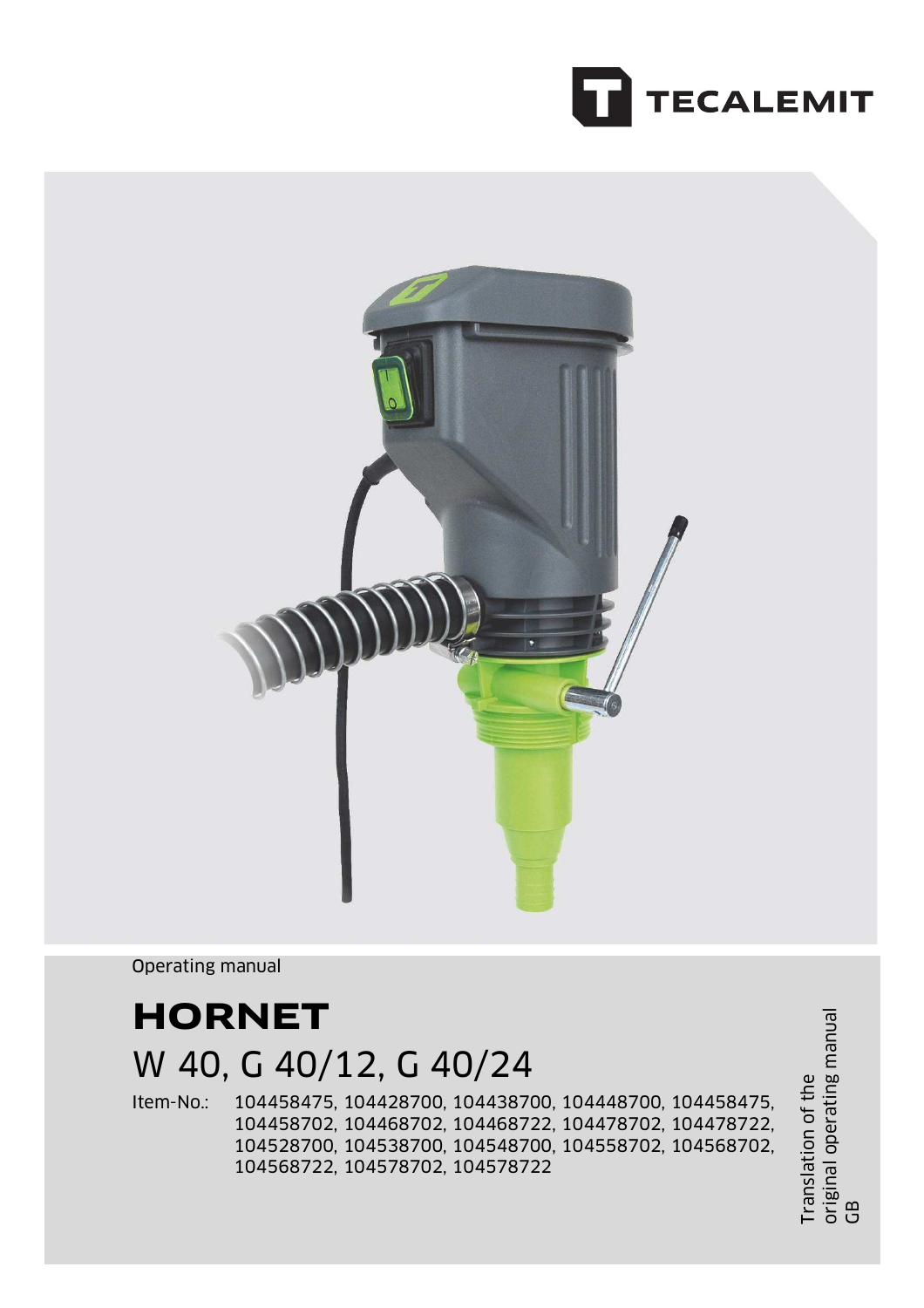### **The operating manual is always to be read before commissioning the equipment. No warranty claim will be granted for faults and damage to the equipment arising from insufficient knowledge of the operating manual.**

#### **Copyright**

© HORN GmbH & Co. KG. All rights reserved.

Text, graphics and layout copyright protected. Reproduction and copying, including in part, only permitted with written permission. Technical changes reserved.

#### **Service Hotline +49 1805 900 301**

(0,14 €/Min: on the German landline network, Mobile telephone max. 0,42 €/Min.)

#### **service@tecalemit.de**

Document-No.: 44 1268 102-G As of: 05.08.2021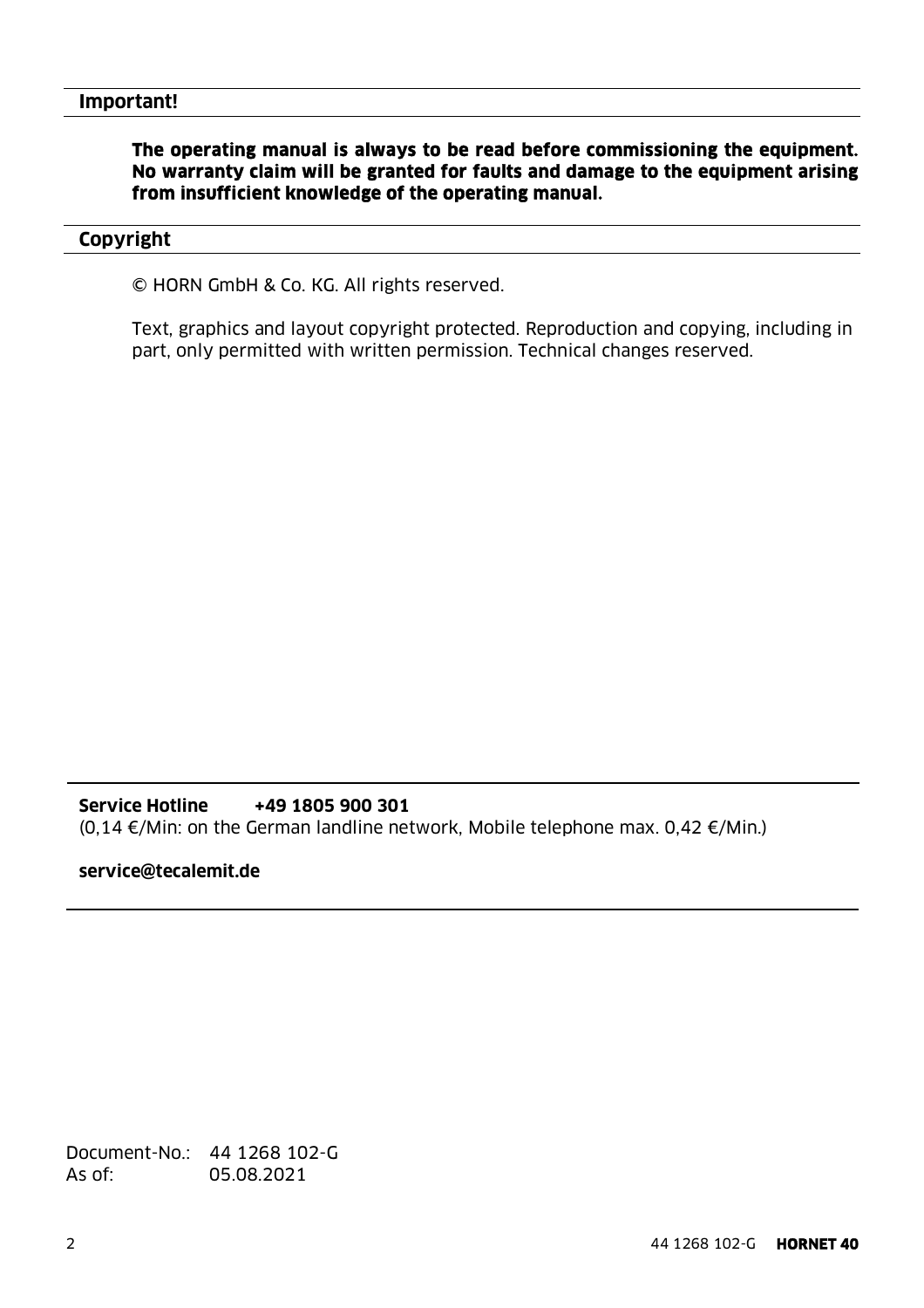### **Table of content**

| 1. |                |
|----|----------------|
| 2. |                |
|    |                |
|    |                |
|    |                |
| 3. |                |
|    |                |
| 4. |                |
|    |                |
|    |                |
|    |                |
|    |                |
| 5. |                |
| 6. |                |
| 7. | 10             |
|    | 1 <sub>0</sub> |
| 8. | 11             |

#### **1. Safety instructions**

This device was manufactured taking into account the relevant laws and directives for ensuring security as well as the protection of the environment and health. Despite this, its use may result in hazards for persons and material assets. Hence, it is essential that the instructions in this manual are complied with.

#### **Warning notices and symbols**

In this operating manual, the following symbols are used to point out especially important information:

**Specific details on the economic use of the device.** 

**Specific details and/or instructions for damage prevention.** 

**Details and/or instructions for preventing injury to persons or extensive material damages** 

#### **Intended use**

Use the device only when it is in perfect working condition and only for its intended purpose while observing all safety precautions and risks. In particular, all malfunctions that could pose a safety hazard are to be corrected immediately.

八 The device and its components are intended for use exclusively with the liquids listed and only for the purpose described. Any other use or additional manner of usage is not intended.

#### **Organizational measures**



ハ

This operating manual is to be kept within easy reach at the place of operation. The nameplate and the warning labels on the device must be observed and kept completely legible at all times.

#### **Qualified personnel**

The personnel for installation, commissioning, operation, and maintenance of the device must possess the relevant and adequate qualifications for these tasks. The operator must ensure that the contents of this manual are fully understood and implemented by the personnel.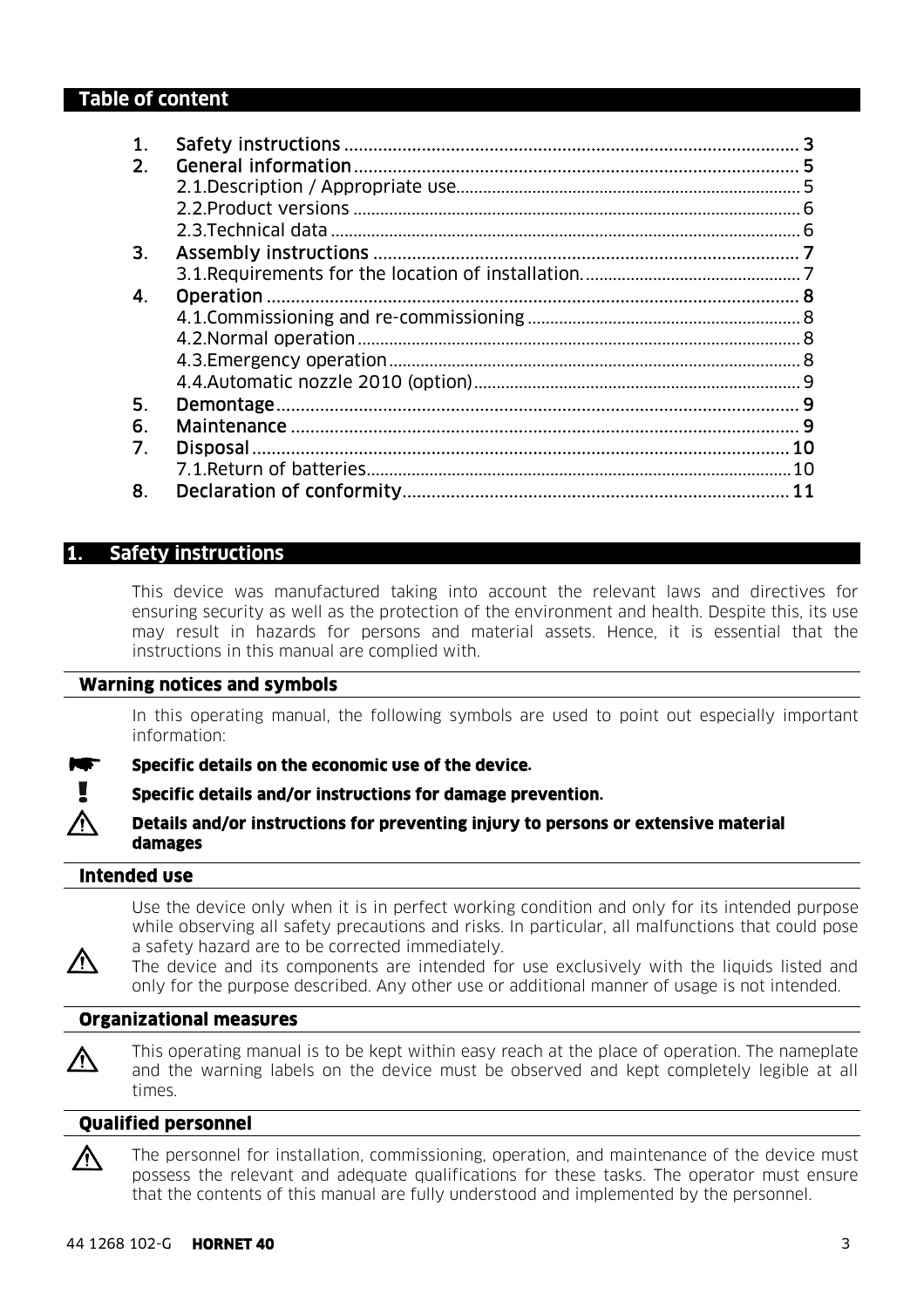#### **Maintenance and repairs**

ЛN

Do not make any changes, extensions and/or modifications to the device without the manufacturer's permission. Replacement parts must conform to the technical specifications defined by the manufacturer. For original parts, this conformity is always guaranteed.

#### **Hazardous substances**

八

In exceptional cases, the components of this device may contain hazardous substances. In accordance with the requirements of the European REACH regulation, we provide current information on this on our homepage, in the download section. Observe all safety regulations for the respective product when handling oils, greases, fuels and other chemical substances!

#### **Water protection**

八

The device has been constructed for use with water contaminants. It is to be operated such that bodies of water cannot be polluted by it. All applicable regulations at the place of operation are to be complied with!

#### **Electrical energy**

八

八

Work on electrical equipment is only to be performed by qualified electricians. De-energize the machine and system components before performing any work on the device. The insulation on all live parts is to be inspected regularly for damage.

### **Hydraulics**

Only personnel with special knowledge of and experience in hydraulics are allowed to perform work of any type on hydraulic equipment. Depressurize the device before performing any work on it. All pressure-bearing components are to be inspected regularly for leaks and damage.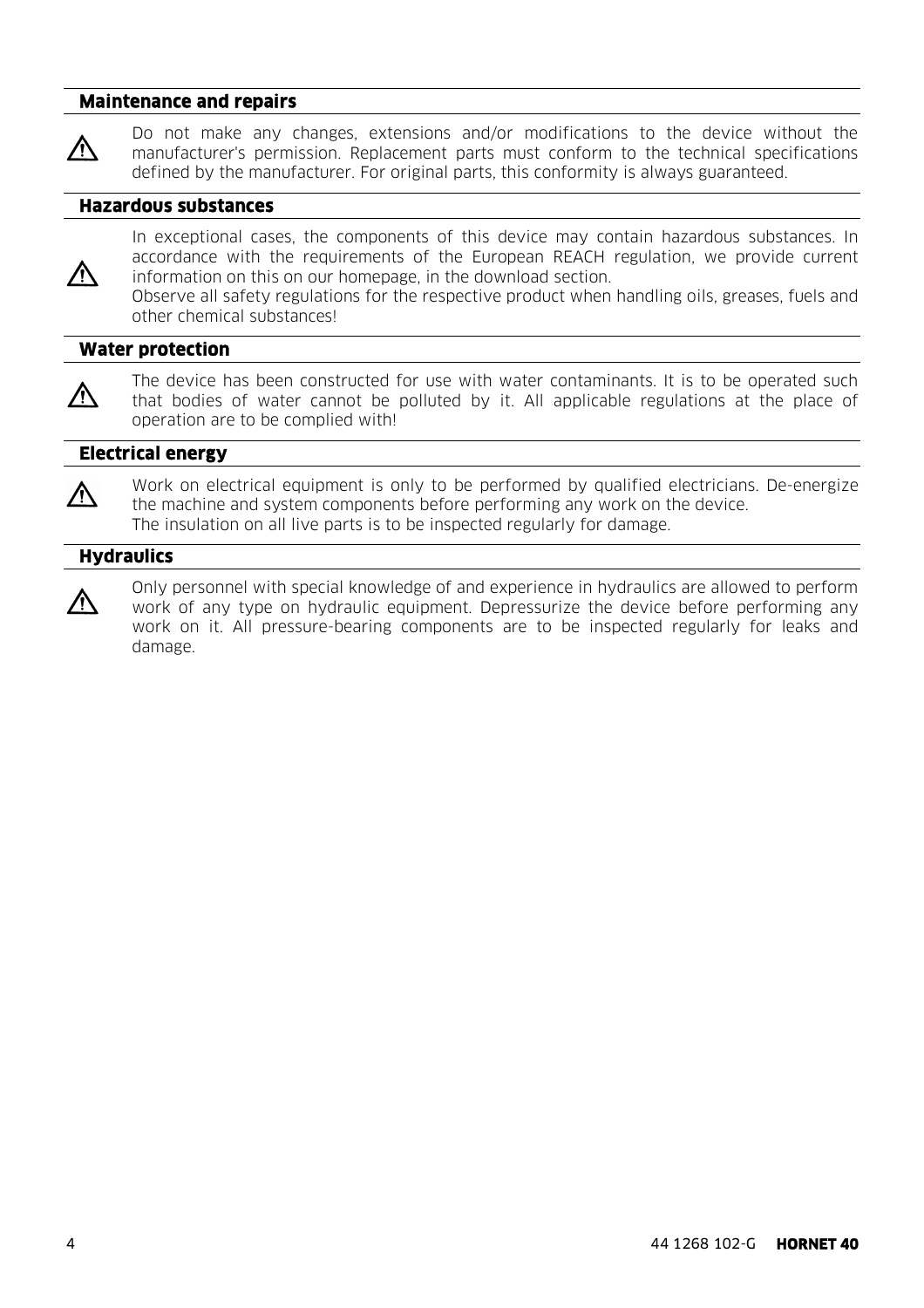#### **2. General information**

### **2.1. Description / Appropriate use**

- The HORNET electrical pump is an electrically powered delivery pump specifically for use with diesel and heating oil that has a flash point of over 55°C. It can also be used with radiator antifreeze (undiluted concentrate).
- The pump is equipped with a certified, automatically closing nozzle A 2010 or a ZP19 type nozzle.
- To avoid environmental damage the pump has been equipped with an antisiphon safety feature.
- The integrated priming pump means that the pump is always and quickly ready for use. When pump is operated for the first time, it must be filled by using the priming pump. The priming pump allows additionally emergency operation for delivery of smallest rates of liquid in case of power failure.
- The automatic self closing nozzle A2010 closes perfectly, when the tank to be filled is full, when the nozzle is held in a vertical position or when the nozzle falls to the ground with a fixed control lever.
- The pump casing is made of high-quality, impact resistant plastic.
- The Hornet 40 is delivered including hose set and self-closing and/or simple, not automatic nozzle.
- Alternatively a non-calibrated flow meter can be installed.

#### **Dry operation can cause damage of the shaft sea!**

- **The HORNET electrical pump is intended solely for delivering diesel and heating oil with a flash point of over 55°C, plus radiator antifreeze (undiluted concentrate).**
- **The temperature of the flow liquid is not allowed to fall below or exceed 10C to**  Ţ **+35C.**





**The electric pump must not be operated in potentially explosive atmospheres.** 

I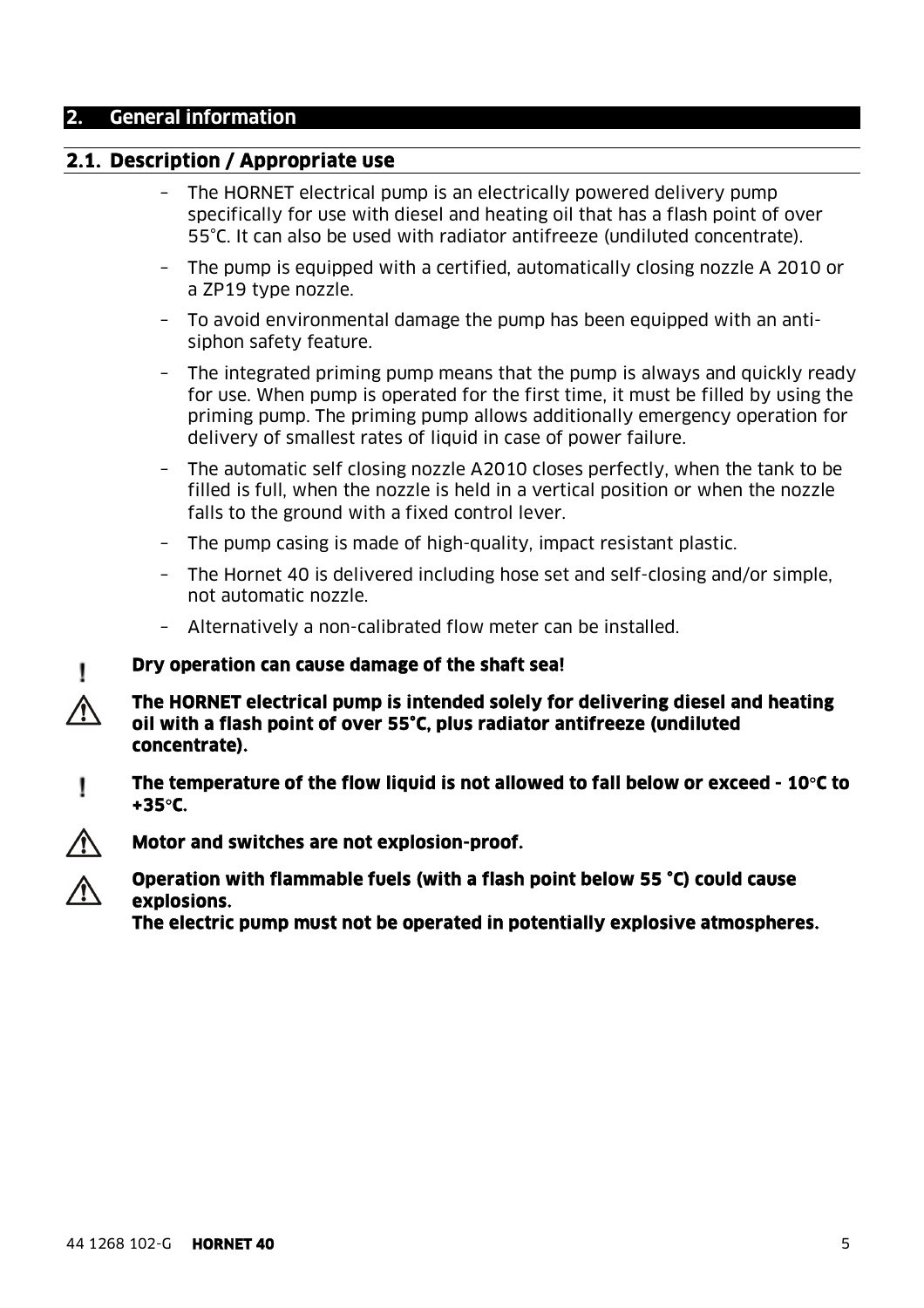### **2.2. Product versions**

| Item.-No.   | <b>Version</b>                | <b>Flow</b><br><b>Meter</b> | <b>Nozzle</b>            |
|-------------|-------------------------------|-----------------------------|--------------------------|
| 104 428 700 | <b>HORNET W 40</b>            |                             | ZP 19 standard nozzle    |
| 104 438 700 | <b>HORNET G 40/12</b>         |                             | ZP 19 standard nozzle    |
| 104 448 700 | <b>HORNET G 40/24</b>         |                             | ZP 19 standard nozzle    |
| 104 458 475 | <b>HORNET W 40 FMT 3</b>      | FMT <sub>3</sub>            | ZP 19 standard nozzle    |
| 104 458 702 | <b>HORNET W 40 FMT 3</b>      | FMT <sub>3</sub>            | ZP 19 standard nozzle    |
| 104 468 702 | <b>HORNET G 40/12 FMT 3</b>   | FMT <sub>3</sub>            | ZP 19 standard nozzle    |
| 104 468 722 | <b>HORNET G 40/12 FMT 3</b>   | FMT <sub>3</sub>            | ZP 19 standard nozzle    |
| 104 478 702 | <b>HORNET G 40/24 FMT 3</b>   | FMT <sub>3</sub>            | ZP 19 standard nozzle    |
| 104 478 722 | <b>HORNET G 40/24 FMT 3</b>   | FMT <sub>3</sub>            | ZP 19 standard nozzle    |
| 104 528 700 | <b>HORNET W 40 A</b>          |                             | Automatic nozzles A 2010 |
| 104 538 700 | <b>HORNET G 40/12 A</b>       |                             | Automatic nozzles A 2010 |
| 104 548 700 | <b>HORNET G 40/24 A</b>       |                             | Automatic nozzles A 2010 |
| 104 558 702 | <b>HORNET W 40 A FMT 3</b>    | FMT <sub>3</sub>            | Automatic nozzles A 2010 |
| 104 568 702 | <b>HORNET G 40/12 A FMT 3</b> | FMT <sub>3</sub>            | Automatic nozzles A 2010 |
| 104 568 722 | <b>HORNET G 40/12 A FMT 3</b> | FMT <sub>3</sub>            | Automatic nozzles A 2010 |
| 104 578 702 | <b>HORNET G 40/24 A FMT 3</b> | FMT <sub>3</sub>            | Automatic nozzles A 2010 |
| 104 578 722 | <b>HORNET G 40/24 A FMT 3</b> | FMT <sub>3</sub>            | Automatic nozzles A 2010 |

### **2.3. Technical data**

| <b>Noise level:</b>        | 70 db (A)                            | Max. head of suction       |                          | 2 m |
|----------------------------|--------------------------------------|----------------------------|--------------------------|-----|
| <b>Medium temperature:</b> | $-10^{\circ}$ C bis +35 $^{\circ}$ C | Max. length of nozzle hose |                          | 6 m |
| <b>Protective system:</b>  | IP 44                                | Drum-thread:               | $M64x4$ and $G2^{\circ}$ |     |
| Nozzle hose:               | 4 m                                  | suction hose:              | 1600 mm                  |     |
| Cable:                     | 2 m                                  |                            |                          |     |

| <b>Type Hornet</b>    | <b>W40</b><br><b>Standard</b> | <b>W40</b><br><b>Automatic</b> | G40/24<br><b>Standard</b> | G40/24<br><b>Automatic</b> | G40/12<br><b>Standard</b> | G40/12<br><b>Automatic</b> |
|-----------------------|-------------------------------|--------------------------------|---------------------------|----------------------------|---------------------------|----------------------------|
| <b>Voltage</b>        | 230V<br>50Hz                  | 230V<br>50Hz                   | $24V -$                   | $24V -$                    | $12V -$                   | $12V -$                    |
| currency              | 1,2A                          | 1,2A                           | 7,5A                      | 7,5A                       | 12,5A                     | 12,5A                      |
| Input power           | 250W                          | 250W                           | 180W                      | <b>180W</b>                | 150W                      | 150W                       |
| Capacity <sup>1</sup> | approx<br>38 l/min            | approx<br>$32$ l/min           | approx<br>$34$ l/min      | approx<br>$27$ l/min       | approx<br>$31$ l/min      | approx<br>$24$ l/min       |
| <b>Vertical rise</b>  | max.<br>13m                   | max. 13m                       | max. 9m                   | max. 9m                    | max. 8m                   | max. 8m                    |
| <b>Weight</b>         | $3,6$ kg                      | $4,5$ kg                       | $3,2$ kg                  | $4,5$ kg                   | $3,2$ kg                  | $4.5$ kg                   |

1 Values at: suction depth 1600 mm, delivery head 0, delivery hose DN19.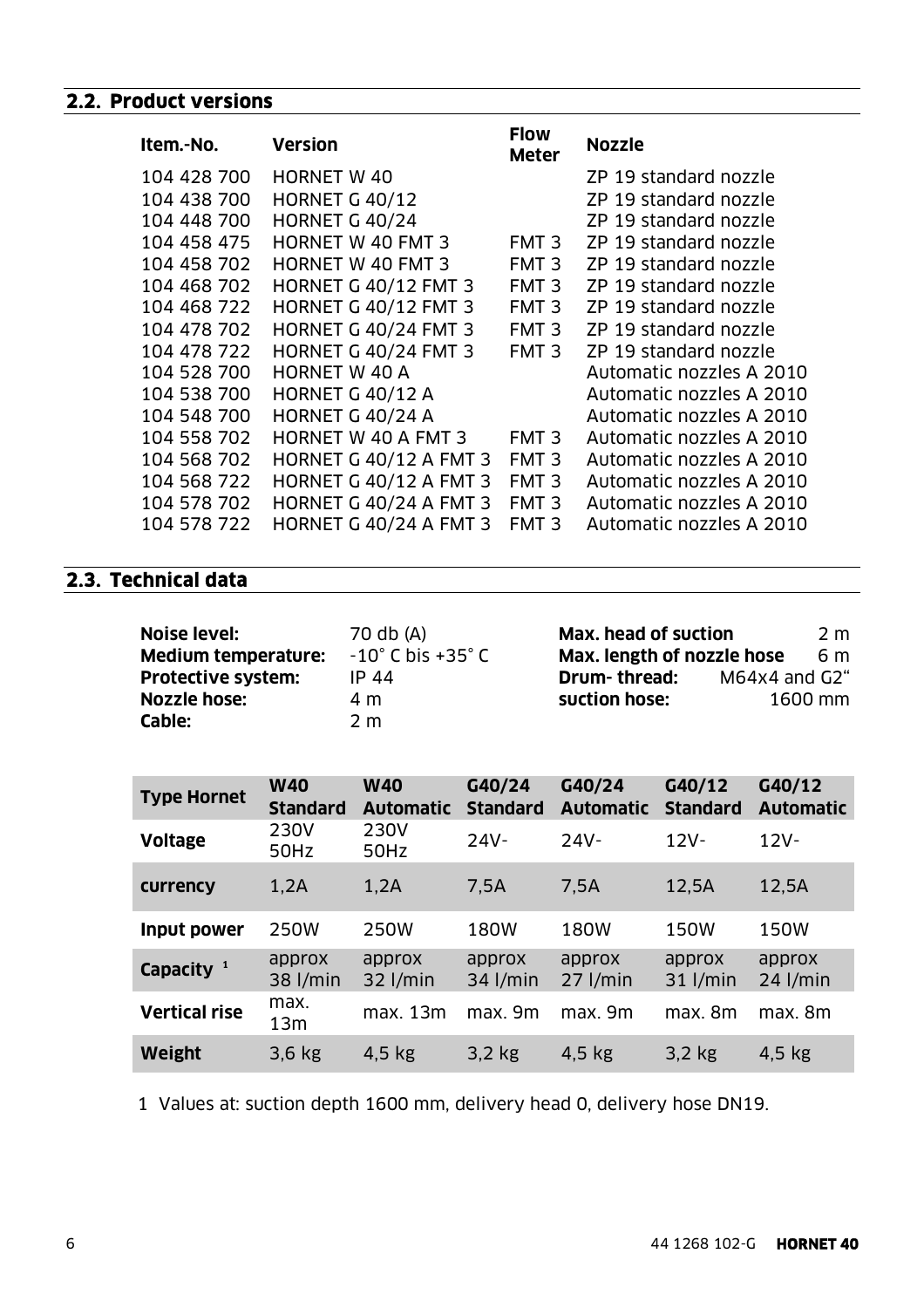Fit suction filter (1) to suction pipe (2) and secure by means of light hose clamp (3). Slip transparent suction hose (4) approx. 30 mm on the suction pipe (2). Cut the delivery hose to required length and slide it on to the suction pipe socket (5) of the priming pump (14). Tighten both hose clamps (8) on the hose (6). Slip hose on pressure connection (9) of the pump. Slip angular wire end of anti-knik spring under the hose clamp. Tighten hose clamp (8). Fit nozzle ZP19 to other end of pressure hose (23) using the hose clamp.

The Hornet 40 Automatic is designed with an automatic nozzle valve A2010 instead of the nozzle ZP19. For that purpose fit supplied hose union (21) with clamp (8). Plug thread (21) on nozzle and tighten.

Tight pump into opening of tank, thus considering that the pump can only be placed and operated in a vertical position.

By twisting the motor casing (11) the pump outlet can be put into the wanted position.

Connect power supply.

For type Hornet G40 a direct currency socket is required according to DIN 72591 C or D.

The circuit cross section of the plug supply line at direct currency operation should amount to 2,5 qmm thus avoiding large voltage drop.

#### **Model HORNET40 Standard**



### **3.1. Requirements for the location of installation.**

Since the media handled by the pump are harmful to water, the HORNET pump must be positioned, maintained and operated such that contamination of water or other significant modification of its properties is avoided. The relevant local legislation must be complied with.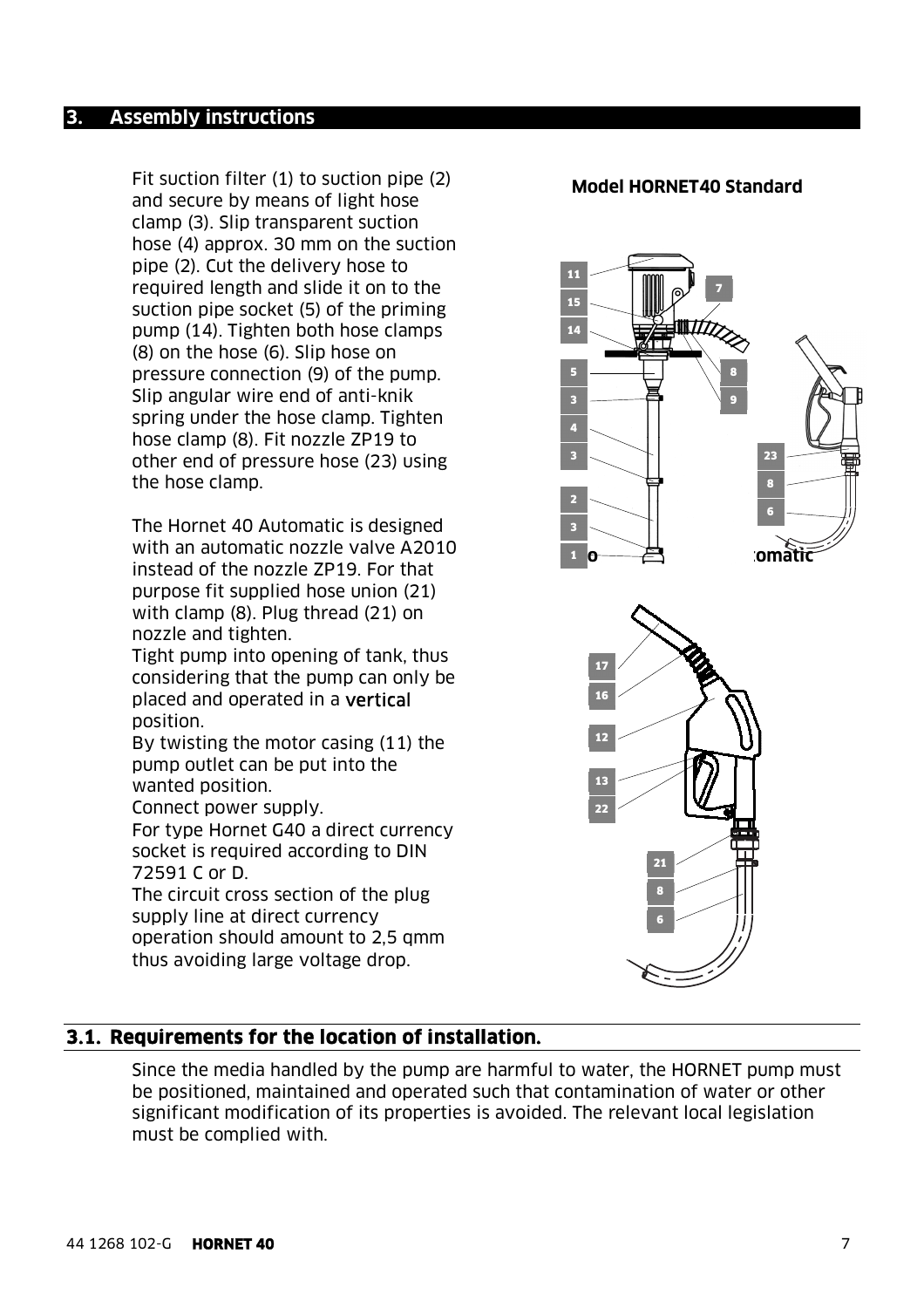### **4. Operation**

### **4.1. Commissioning and re-commissioning**

**During commissioning the pump must be filled through repeated pumping action with the hand lever (15) at the suction stage (14). After prolonged periods of non-**Ţ **use the integrated siphon protection may cause the liquid column to drop, so that the pump may have to be primed again.** 

- 1. Put nozzle into a tank, the backflow of the canister or into a collecting basin. Open nozzle at the nozzle lever.
- 2. Fill up pump by actuating the nozzle lever (15) until liquid comes forth out of the nozzle.
- 3. Switch on pump and press down nozzle lever..

#### **In order to avoid an exceeding of the admissible temperature, the electric pump**  I **should not deliver more than 5 minutes against a closed nozzle.**

### **4.2. Normal operation**

- **Avoid dry-running.**  Ţ
- **A damaged hose may cause spillages.**  I
- **The hose (6) may not be left lying on the ground in order to avoid damages to the**  ۱ **hose.**

#### **4.2.1. Normal operation of type with nozzle ZP 19**

- a) Switch on electric pump.
- b) Hold nozzle into filling container and/or put nozzle into vehicle tank and press nozzle lever according to quantity required.
- c) Switch off electric pump and put nozzle back onto the tank

### **4.2.2. Normal operation of type with automatic nozzle A 2010**

- a) Switch on electric pump.
- b) Hold automatic nozzle (12) into filling container and/or put nozzle into vehicle tank and press nozzle lever (13) according to quantity required or lock it with clamp (22). Automatic nozzle A 2010 switches off automatically when the tank is full (Q min = 12 l/min. Do you wish to stop the filling, release nozzle (13) and/or pull up the nozzle lever briefly and then release it.
- c) Switch off electric pump and put nozzle back onto the tank.

#### **4.3. Emergency operation**

In case of power failure it is possible to pump small quantities by actuating the lever (15) thus holding open the automatic nozzle and/or the nozzle.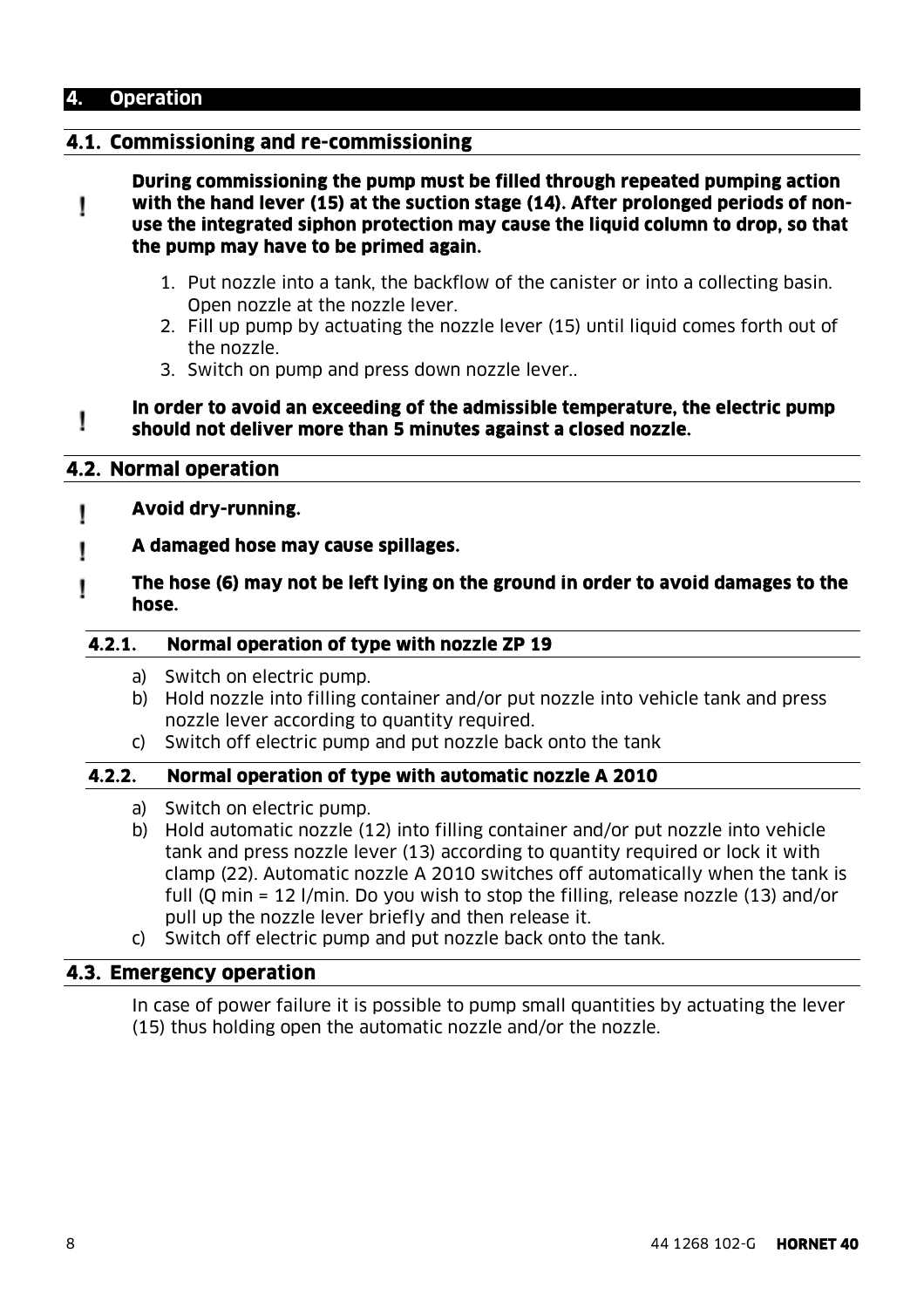### **4.4. Automatic nozzle 2010 (option)**

- The nozzle A 2010 comes with a general building authority test certificate (P-TÜ7-01340). The test certificate is available on request.
- An automatic disconnection follows when the tank is full, the nozzle is held in vertical position or when the nozzle (13) falls to the ground with a fixed nozzle lever.
- The nozzle (13) can be fixed during filling of tank by using the holder fixture.
- The spring surrounding the outlet (16) secures a safe adjustment of the nozzle (12) in a tank filler inlet.

#### **The automatic disconnection of the nozzle does only works when the outlet and the feeler jet, (17) which is situated in the outlet, has not been contaminated and**  Ţ **the flow volume is not less than 12 l/min.**

#### **5. Demontage**

In case the pump has to be dismounted from barrel or container

- 1. Pull plug out of socket.
- 2. Unscrew pump with priming pump from drum-, resp. container-thread.
- 3. Take out pump slowly of container (liquid flows entirely out of suction pipe) and place it in an oil-proof basin.
- 4. Release discharge hose (6) at pressure connection (9) and let liquid flow out into oilproof basin.

#### **6. Maintenance**

- The HORNET pump is designed for low maintenance.
- The pump housing, the pressure hose and the nozzle must be checked for damage at regular intervals in order to prevent environmental damage.
- The pressure hose can be replaced by simply releasing the hose clamps (8) (see also section 3, Assembly instructions).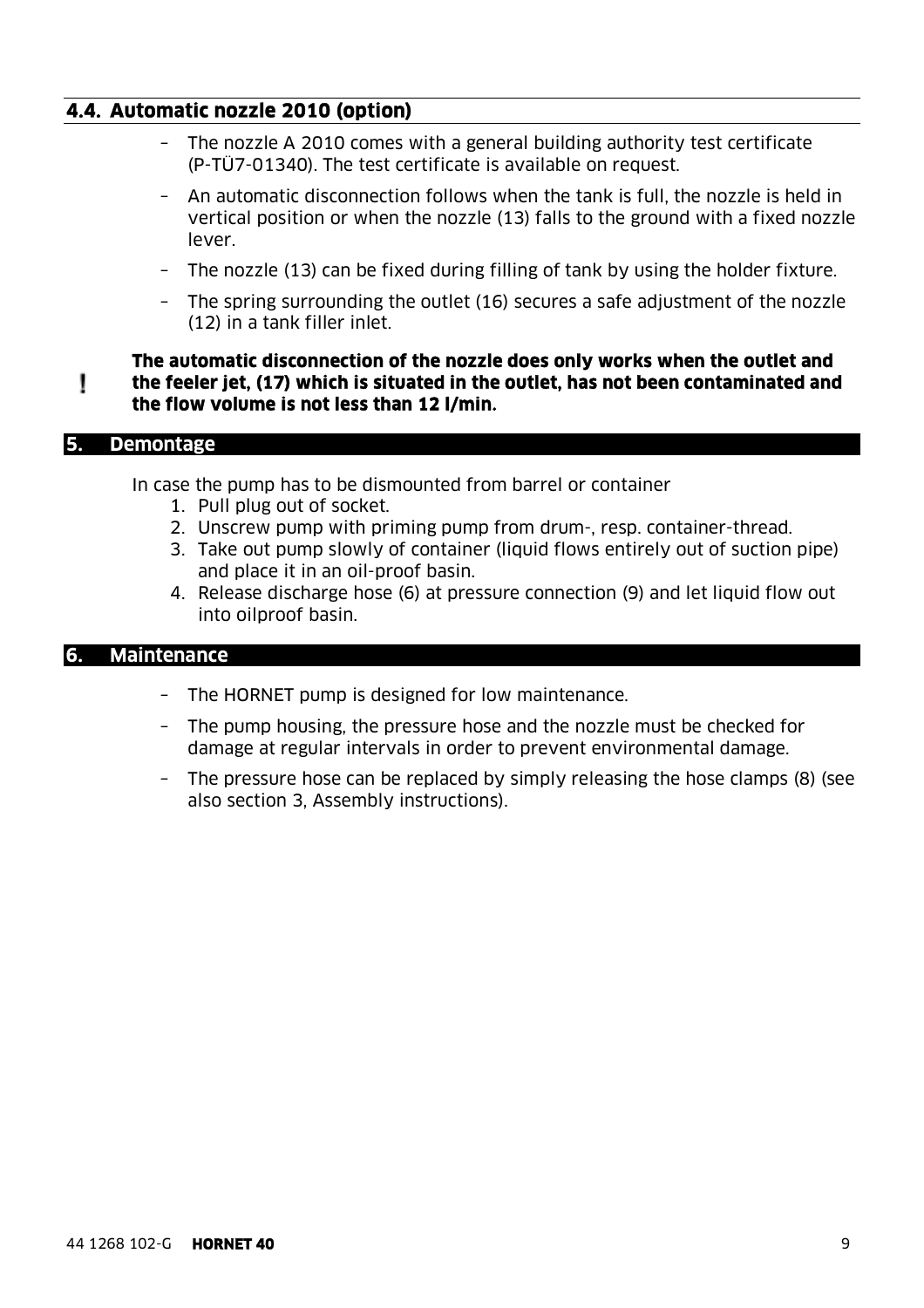#### **7. Disposal**

The device is to be emptied completely and the liquids properly disposed of in case it is taken out of service.

The equipment is to be disposed of properly when taken permanently out of service:

- Return old metal for recycling. - Return plastic parts for recycling.

- Return electronic waste for recycling.

#### **The water legal regulations are to be followed.**

### **7.1. Return of batteries**

Batteries must not be disposed of with the domestic waste. Batteries can be returned free of charge via a suitable collecting point or to the dispatch stores. Consumers are legally obliged to return used batteries.

Batteries that contain harmful substances are marked with a crossed out dustbin (see above) and the chemical symbol (Cd, Hg or Pb) of the heavy metal that is decisive for the classification as containing harmful substances:

- 1. "Cd" stands for cadmium.
- 2. "Pb" stands for lead.
- 3. "Hg" stands for mercury.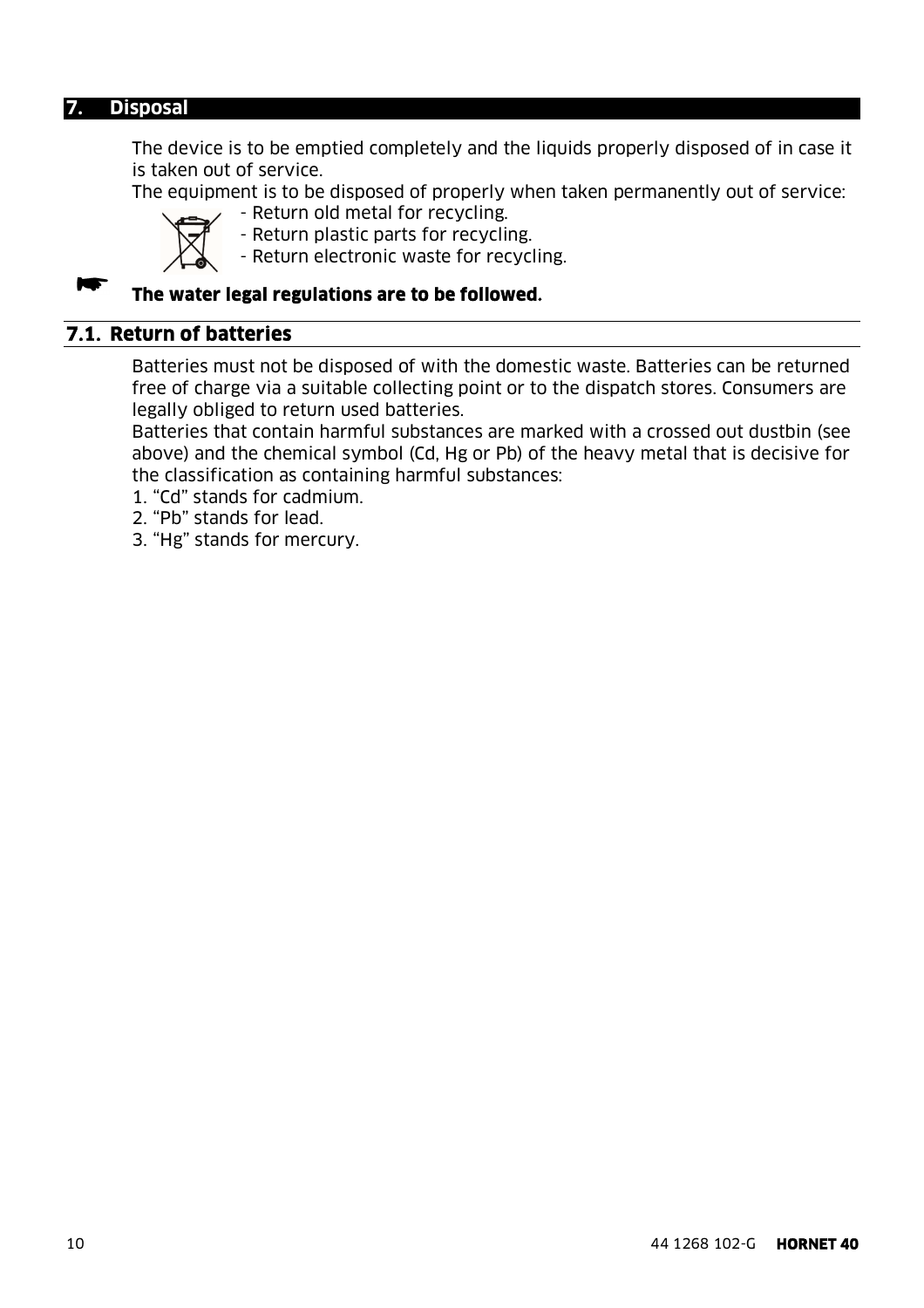|                                                                    |                                                                                         |                                                                       |                                                                                                                                                                  | <b>ECALEMIT</b>                                                                                             |
|--------------------------------------------------------------------|-----------------------------------------------------------------------------------------|-----------------------------------------------------------------------|------------------------------------------------------------------------------------------------------------------------------------------------------------------|-------------------------------------------------------------------------------------------------------------|
|                                                                    |                                                                                         | Konformitätserklärung                                                 | <b>Declaration of Conformity</b>                                                                                                                                 |                                                                                                             |
|                                                                    | Hiermit erklären wir, dass die Bauart<br>We herewith declare that the construction type |                                                                       |                                                                                                                                                                  |                                                                                                             |
| Typ:<br>Type:                                                      |                                                                                         | <b>HORNET 40</b>                                                      |                                                                                                                                                                  |                                                                                                             |
|                                                                    | Bezeichnung:<br>Designation:                                                            |                                                                       | Elektrische Förderpumpe<br><b>Electric delivery pump</b>                                                                                                         |                                                                                                             |
| Item No.:                                                          | Artikel-Nr.:                                                                            |                                                                       | 912680001, 912680002, 912680003                                                                                                                                  |                                                                                                             |
| entspricht:                                                        |                                                                                         |                                                                       | in der von uns gelieferten Ausführung folgenden einschlägigen Bestimmungen<br>in the form as delivered by us complies with the following applicable regulations: |                                                                                                             |
| - Maschinenrichtlinie<br>Machinery safety                          | 2006/42/EG<br>2006/42/EC                                                                |                                                                       | - EMV-Richtlinie<br><b>EMC</b> directive                                                                                                                         | 2014/30/EU<br>2014/30/EU                                                                                    |
| RoHS-Richtlinie<br>$\blacksquare$<br>RoHS directive                | 2011/65/EU<br>2011/65/EU                                                                |                                                                       |                                                                                                                                                                  |                                                                                                             |
| Applied harmonised standards:                                      | Angewendete harmonisierte Normen:                                                       |                                                                       |                                                                                                                                                                  |                                                                                                             |
| EN ISO 12100                                                       | EN 60204-1                                                                              | EN 50581                                                              |                                                                                                                                                                  |                                                                                                             |
|                                                                    | EG-Dokumentationsbevollmächtigter:<br>EC official agent for documentation:              | Jörg Mohr                                                             | Munketoft 42<br>24937 Flensburg                                                                                                                                  | Horn GmbH & Co. KG                                                                                          |
| 24.07.2019<br>Datum<br>Date                                        |                                                                                         | i.V. Dipl.-Ing. Jörg Mohr<br>Entwicklungsleiter / Engineering Manager |                                                                                                                                                                  |                                                                                                             |
| HORN GmbH & Co. KG<br>Munketoft 42<br>D-24937 Flensburg<br>Germany | T +49 461 8696-0<br>F +49 461 8696-66<br>info@tecalemit.de<br>www.tecalemit.de          | Geschäftsführer:<br>Torsten H. Kutschinski BLZ 215 400 60             | Commerzbank AG<br>Konto-Nr. 2476000                                                                                                                              | SWIFT COBADEFFXXX<br>IBAN DE33215400600247600000<br>Amtsgericht Flensburg HRA 4264<br>USt-IdNr. DE813038919 |